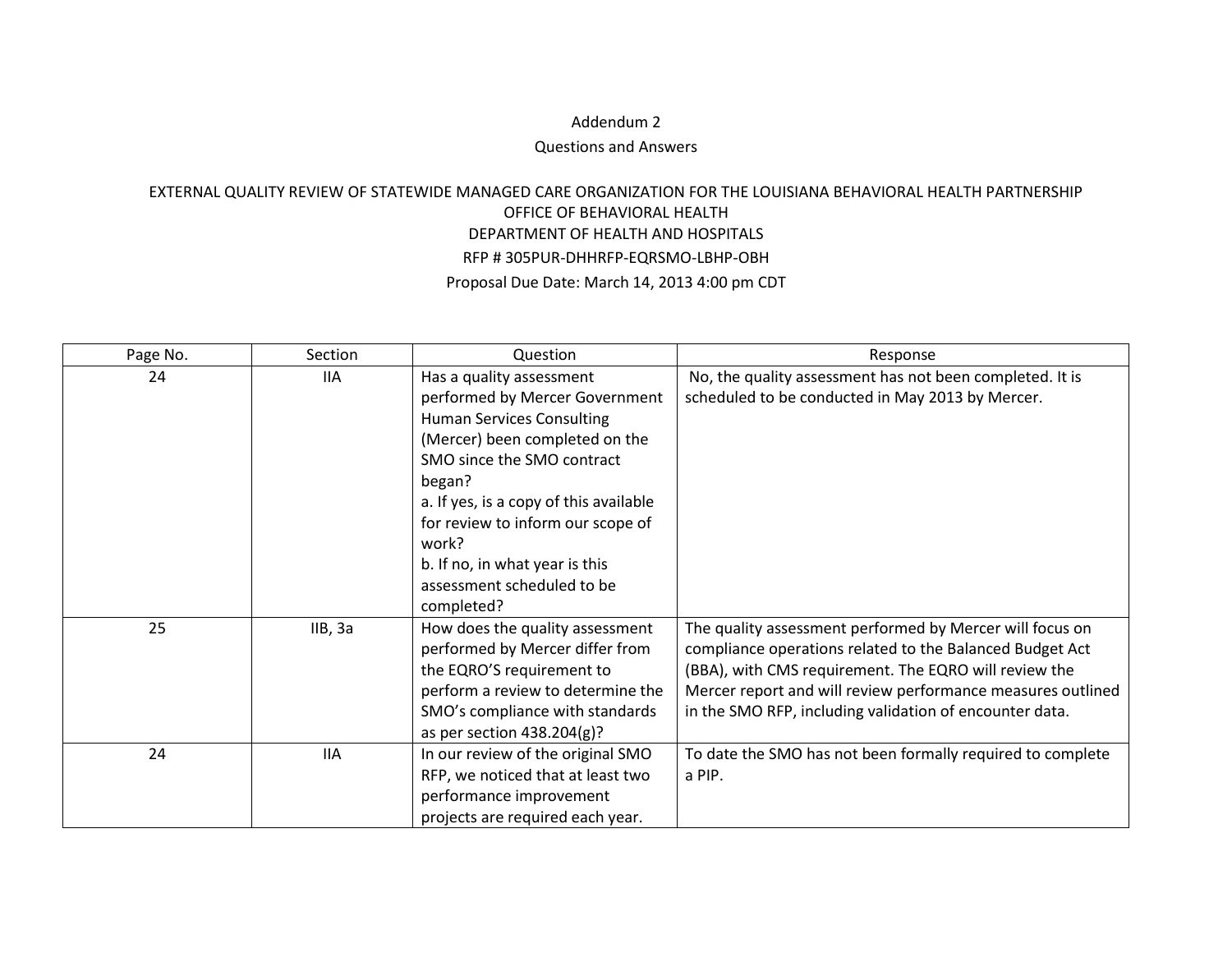| 24 | <b>IIA</b> | What were the PIPs initiated by the<br>SMO in the first year of its<br>contract?<br>What are the specific performance<br>measures required to be reported<br>by the SMO?                                                                                                                                                                                                                                                                                                                                                                                                                                                                                                            | Performance measures are listed in the SMO contract starting<br>on page 87                                                                                                                                                                                                                                                                                                 |
|----|------------|-------------------------------------------------------------------------------------------------------------------------------------------------------------------------------------------------------------------------------------------------------------------------------------------------------------------------------------------------------------------------------------------------------------------------------------------------------------------------------------------------------------------------------------------------------------------------------------------------------------------------------------------------------------------------------------|----------------------------------------------------------------------------------------------------------------------------------------------------------------------------------------------------------------------------------------------------------------------------------------------------------------------------------------------------------------------------|
|    |            |                                                                                                                                                                                                                                                                                                                                                                                                                                                                                                                                                                                                                                                                                     | (http://new.dhh.louisiana.gov/assets/docs/contracts/305PUR-<br><b>DHHRFP-SMO-</b><br>OBH STATEWIDE MANAGEMENT ORGANIZATION.pdf)                                                                                                                                                                                                                                            |
| 25 | IIB, 3a    | Is it the State's expectation that<br>the EQRO will be a certified HEDIS<br>auditor?                                                                                                                                                                                                                                                                                                                                                                                                                                                                                                                                                                                                | No, the state does not expect the EQRO to be a certified<br>HEDIS auditor.                                                                                                                                                                                                                                                                                                 |
| 26 | IIB, 3c    | The validation of encounter data<br>and the validation of consumer or<br>provider surveys are both listed as<br>optional activities.<br>a. How often are encounters<br>submitted to the State/Mercer by<br>the SMO?<br>b. Have any consumer or provider<br>surveys been administered to<br>date?<br>c. If both of these tasks are<br>optional, how should potential<br>bidders factor in the cost to<br>validate these elements in the Cost<br>and Pricing Template on page 56?<br>d. Specifically, as per page 41, the<br>cost evaluation is primarily based<br>on the total cost in the first year.<br>Should bidders factor in the cost to<br>validate encounters and surveys in | a. Encounter data is sent from the SMO to the State's fiscal<br>intermediary on a daily basis. No encounter data is sent to<br>Mercer.<br>b. The SMO will complete consumer and provider surveys<br>during Q1 2013.<br>c. The cost of the annual required activities should be stated<br>and the cost of each optional activity should be priced<br>separately.<br>d. Yes. |